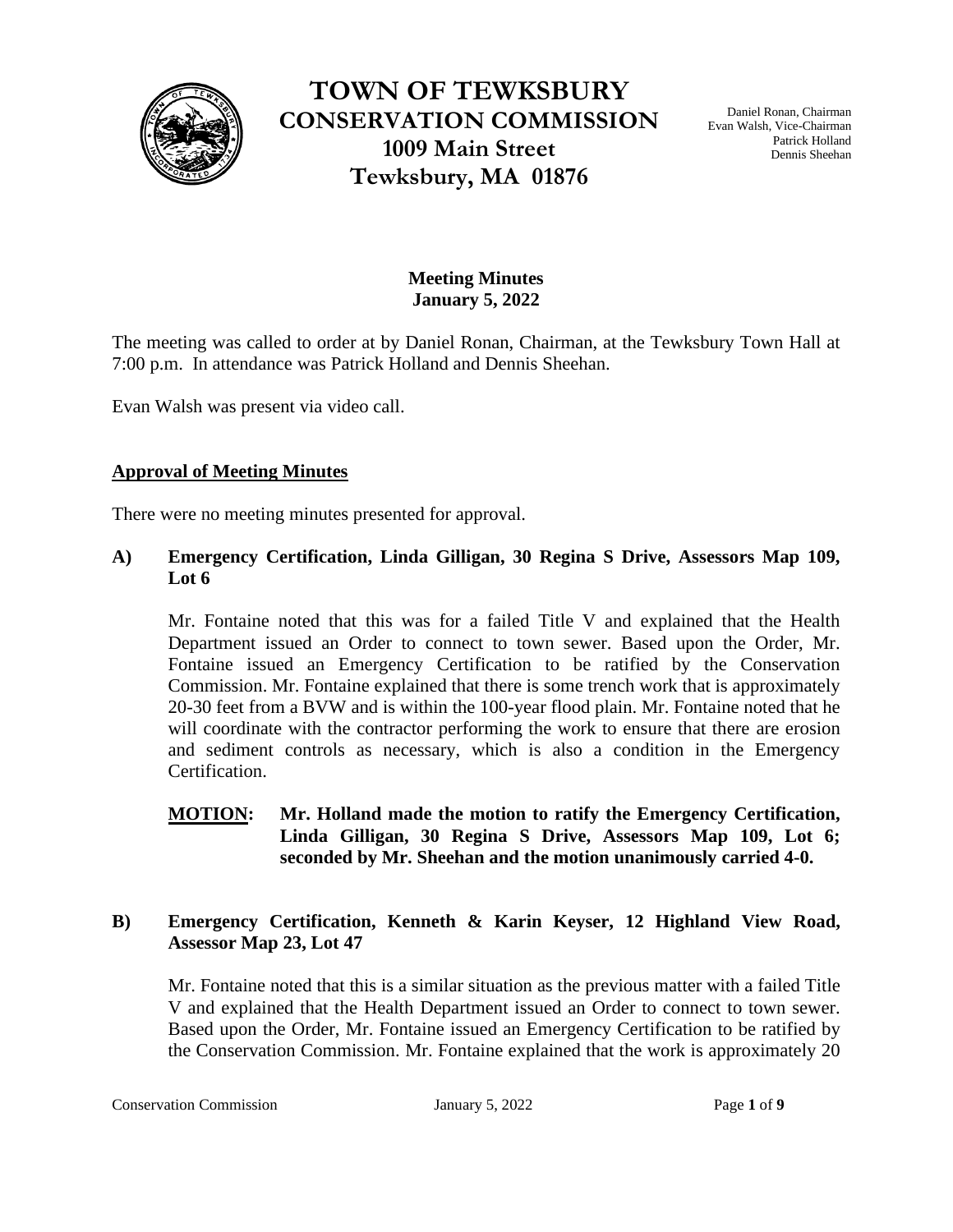- 30 feet away from BVW and noted that he is in coordination with the contractor who is setting up erosion and sedimentation controls.

Mr. Ronan opened the hearing to the public and no one came forward to comment.

## **MOTION: Mr. Holland made the motion to ratify Emergency Certification, Kenneth & Karin Keyser, 12 Highland View Road, Assessor Map 23, Lot 47; seconded by Mr. Sheehan and the motion unanimously carried 5-0.**

# **C) Emergency Certification, Carol Reitano, 119 French Street, Assessor Map 9, Lot 9**

Mr. Fontaine explained that this is also for a failed Title V. The health department issued an Order to tie into the town sewer and Mr. Fontaine followed up with an emergency certification again coordinating with the contractor performing the work to make sure that they install erosion sediment controls same two conditions as the last one just installing them and coordinating with him.

# **MOTION: Mr. Holland made the motion to ratify Emergency Certification, Carol Reitano, 119 French Street, Assessor Map 9, Lot 9; seconded by Mr. Sheehan and the motion unanimously carried 4-0.**

# **D) Violation Notice, Jim Scalley, 11 Heidenrich Drive, Assessor Map 2, Lot 19**

Present was James Scalley, 11 Heidenrich Drive.

Mr. Fontaine explained that he visited this site as the result of an anonymous photo he received showing disturbance of wetlands. Mr. Fontaine noted that when he visited the site there was a large leaf pile in a wetland area and an approximately 1,800 square foot section of the wetland was cut; no fill had been brought in. Mr. Fontaine explained that he notified the homeowner of the violation, and the homeowner was told to rectify the situation by removing the leaf pile from the wetlands and to keep it at least 25 feet from the wetland area and out of the no disturb zone. Mr. Fontaine noted that he also noticed a pile of corrugated pipe in the wetlands and requested this also be removed and kept 25 feet from the wetland area. Mr. Fontaine explained that once the leaf pile is removed, the area should be allowed to naturally revegetate. If the area has not seen successful regrowth by July, 2022, a planting or restoration plan may be required in order to restore the area.

Mr. Holland referenced photograph two and asked if it is a stream and Mr. Fontaine confirmed this. Mr. Holland noted that he is in agreement with removing the materials and seeing if the area revegetates on its own.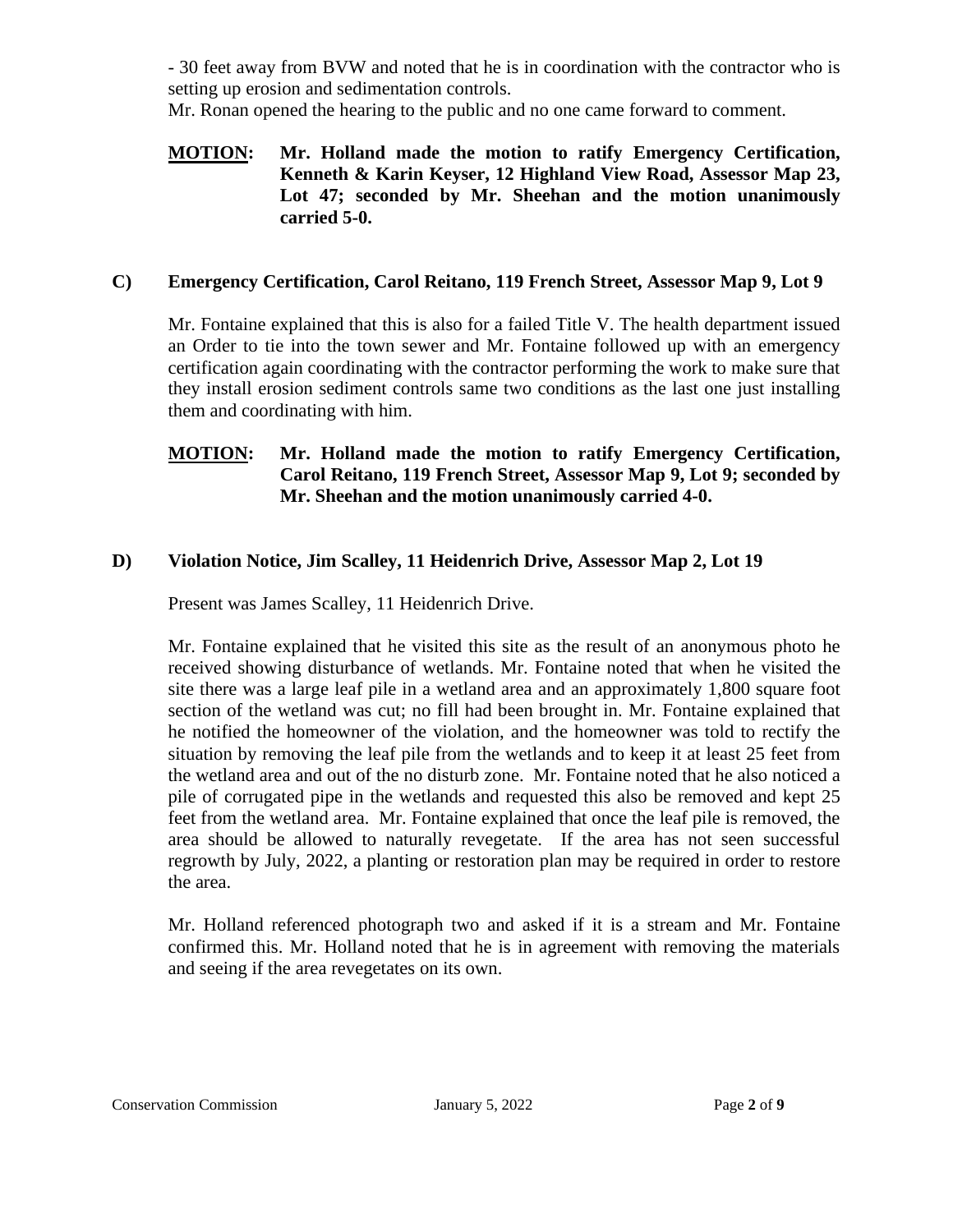Mr. Scalley noted that the corrugated pipe has been removed offsite and he has removed half of the leaves, however, he cannot find a location to dispose of them. Mr. Scalley explained that he spoke with the DPW to obtain permission to dispose of the leaves and was told he could not do this. It was suggested that Mr. Scalley try reaching out to Waste Management to see if they can assist. Mr. Scalley requested a copy of the bylaws so he can better understand where he went wrong, and Mr. Fontaine suggested he coordinate with him so he can provide this. Mr. Ronan noted that the bylaws can also be found on the town's website.

Mr. Fontaine noted that this was issued as a violation notice rather than an Enforcement Order as the homeowner has been compliant.

## **E) Public Hearing, Restoration Plan, Hancock Associates of Marlborough, MA, 1022 South Street, Assessors Map 109, Lot 4, continued from December 15, 2021**

This matter was tabled to the end of the meeting as a representative was not present.

# **F) Public Hearing, Notice of Intent, GCG Associates of Wilmington, MA on behalf of the Town of Tewksbury Department of Public Works, 1475 & 1481 Main Street, Assessor Map/Lot 59-60 & 59-115, respectively, DEP File #305-1152**

Present was Kevin Hardiman, Town Engineer, and John GCG Associates.

Mr. Hardiman explained that this project is for the construction of a sidewalk along Main Street from Colonial Drive to Victor Drive and noted that they received approximately \$220,000 from a Housing Choice Grant last yet for the construction of the sidewalk. Mr. Hardiman noted that is within resource areas and buffer zones, which is why they are before the Commission.

Mr. explained that the sidewalk will provide safe walking access to the Wynn School up Victor Drive and noted that there is an intermittent stream as well as a culvert, which is where the resource area is located. Mr. noted that there is an existing guardrail in this area as it is steep, as well as a parking lot, the culvert and wetlands. Mr. explained that they need to push the guardrail out a little in order to add the walk and noted that erosion controls will be installed where needed.

Mr. Holland asked if the guardrail will be on the inside, or the outside of the sidewalk and Mr. John noted on the outside. Mr. Holland asked if there is any way to put netting on the guardrail where the creek is located as trash (shopping bags, paint cans, etc.) are blowing into the creek. Mr. Hardiman noted that they will look into putting something in this area to help address this and explained that they could install it a minimum of 10 feet to either side of the culvert.

Mr. Fontaine noted that he would recommend the following conditions: standard conditions number 1-5 and 9-19, establish erosion controls as per the site plan, and

Conservation Commission January 5, 2022 Page 3 of 9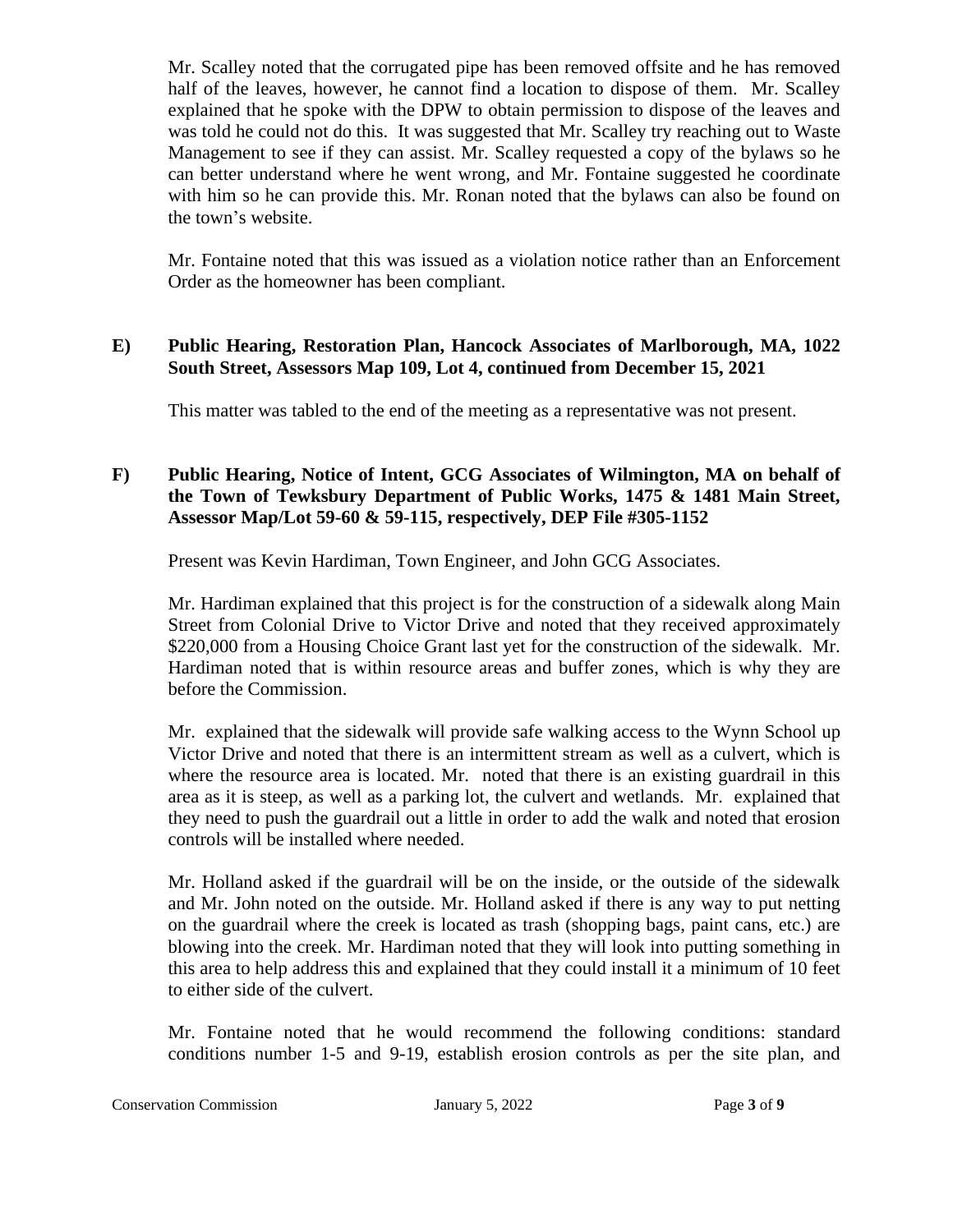coordinate with Mr. Fontaine to inspect the erosion and sediment controls prior to construction beginning.

Mr. Ronan noted that he is pleased to see more sidewalks being installed as this is one of the biggest complaints from residents.

Mr. Holland asked who will be responsible for maintaining snow removal from the sidewalk and Mr. Hardiman noted that the town will be responsible for snow removal.

Mr. Ronan opened the hearing to the public and no one came forward to comment.

- **MOTION: Mr. Holland made the motion to close the public hearing; seconded by Mr. Sheehan and the motion unanimously carried 4-0.**
- **MOTION: Mr. Holland made the motion to approve Notice of Intent, GCG Associates of Wilmington, MA on behalf of the Town of Tewksbury Department of Public Works, 1475 & 1481 Main Street, Assessor Map/Lot 59-60 & 59-115, respectively, DEP File #305-1152, standard order of conditions 1-5 and 9-19, additional fencing shall be attached to the guardrail a minimum of 10 feet from either side of the culvert; seconded by Mr. Sheehan and the motion unanimously carried 4-0.**

Mr. Hardiman asked if it is known what the timeframe is on receiving the Order as they would like to begin construction as soon as possible and Mr. Fontaine noted that he would anticipate tomorrow. Mr. Hardiman explained that the biggest challenge they may be up against is the vertical granite curbing as he has heard that there is a long wait time for the vertical granite curbing.

**G) [Public Hearing] Notice of Intent, BSC Group of Worcester, MA, 337/K137E & L138E Transmission Line Right of Way, which extends in a general southwesterly direction from the substation at 206 Washington Street (Assessors Map/Lot 49-34) toward the Tewksbury/Billerica town boundary line near Farwood Road (Assessors Map/Lot 7-72), DEP File #305-1151**

Present was Allison Milliman of BSC Group.

Ms. Milliman explained that this is another soil boring project along the transmission line; the 337/K137E and L138E transmission line project, and that she has presented soil boring projects to the Commission several times in the past. Ms. Milliman explained that the existing transmission lines run through the right-of-way where they are planning future maintenance replacement of the structures. As a result, subsurface conditions need to be looked at to properly engineer the replacement structures. Ms. Milliman noted that portions of the right-of-way run through bordering vegetated wetlands and there are also stream crossings required, resulting in the need for construction mats to gain access to those locations. Ms. Milliman explained that the soil boring itself is approximately 4 to 6 inches in diameter and all impacts associated with the work are temporary in nature. Once the work is completed, the temporary construction mats will be pulled out of the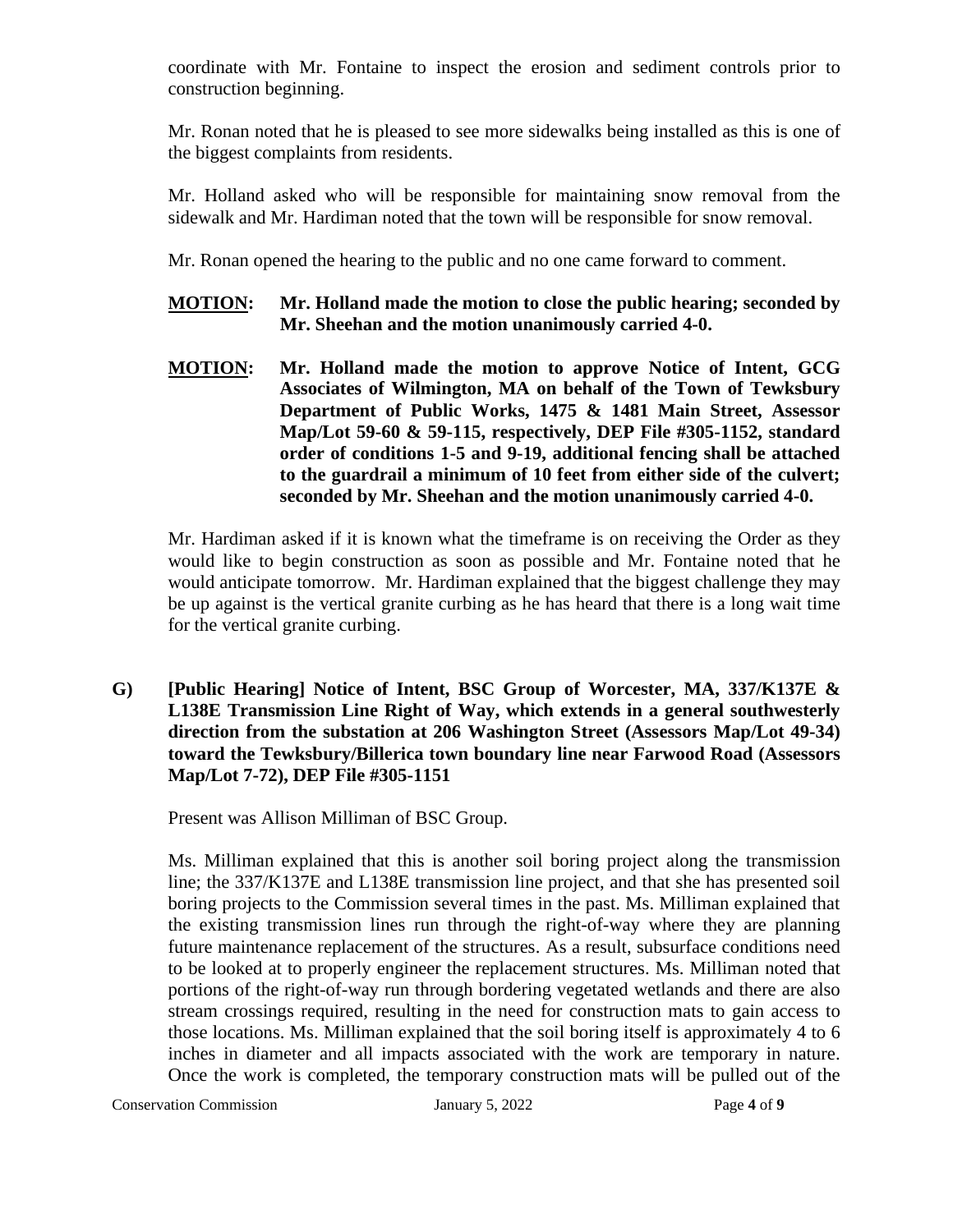wetland areas and the areas will be allowed to re-vegetate to pre-existing conditions. Ms. Milliman explained that these wetlands are mostly maintained and emergent, or shrub type but then covered because they are under existing utility lines.

Mr. Fontaine noted that this type of project has previously been before the Commission and explained that the applicant is seeking limited project status under 310 CMR 10.533 D for utility maintenance. As a result, if the Commission approves this matter, then the applicant will have to abide to the WPA to the best practical measures. Mr. Fontaine suggested the Commission consider the following conditions: Standard Orders 1-5 and 9- 19, as well as monthly status reports, the best management practices cited in the Notice of Intent shall be used, and coordinate with Mr. Fontaine once construction begins, a photo documents once the soil boring and construction mat areas have been restored.

Mr. Sheehan noted that there have been fires as a result of the piles of woodchips left behind on the ground. Ms. Milliman explained that they mow, and the material is left on the soil surface. Mr. Sheehan noted that the wood chips being left could be an issue and Ms. Milliman asked where they would move the wood chips to. Ms. Milliman explained that this sounds like a larger discussion that may fall under the five-year vegetation management that occurs as they do go through every five years to maintain the vegetation under the lines. Mr. Holland suggested spreading the wood chips rather than leaving them in piles. Mr. Sheehan suggested Mr. Fontaine research this further.

Mr. Ronan opened the hearing to the public and no one came forward to comment.

- **MOTION: Mr. Holland made the motion to close the public hearing; seconded by Mr. Sheehan and the motion unanimously carried 4-0.**
- **MOTION: Mr. Holland made the motion to approve Notice of Intent, BSC Group of Worcester, MA, 337/K137E & L138E Transmission Line Right of Way, which extends in a general southwesterly direction from the substation at 206 Washington Street (Assessors Map/Lot 49- 34) toward the Tewksbury/Billerica town boundary line near Farwood Road (Assessors Map/Lot 7-72), DEP File #305-1151 standard order of conditions 1-5 and 9-19, monthly reports shall be submitted to the Conservation Agent, best management practices as stated in the Notice of Intent shall be followed, photographs of the restoration shall be submitted to the Conservation Agent, the wood chips should be spread rather than piled; seconded by Mr. Sheehan and the motion unanimously carried 4-0.**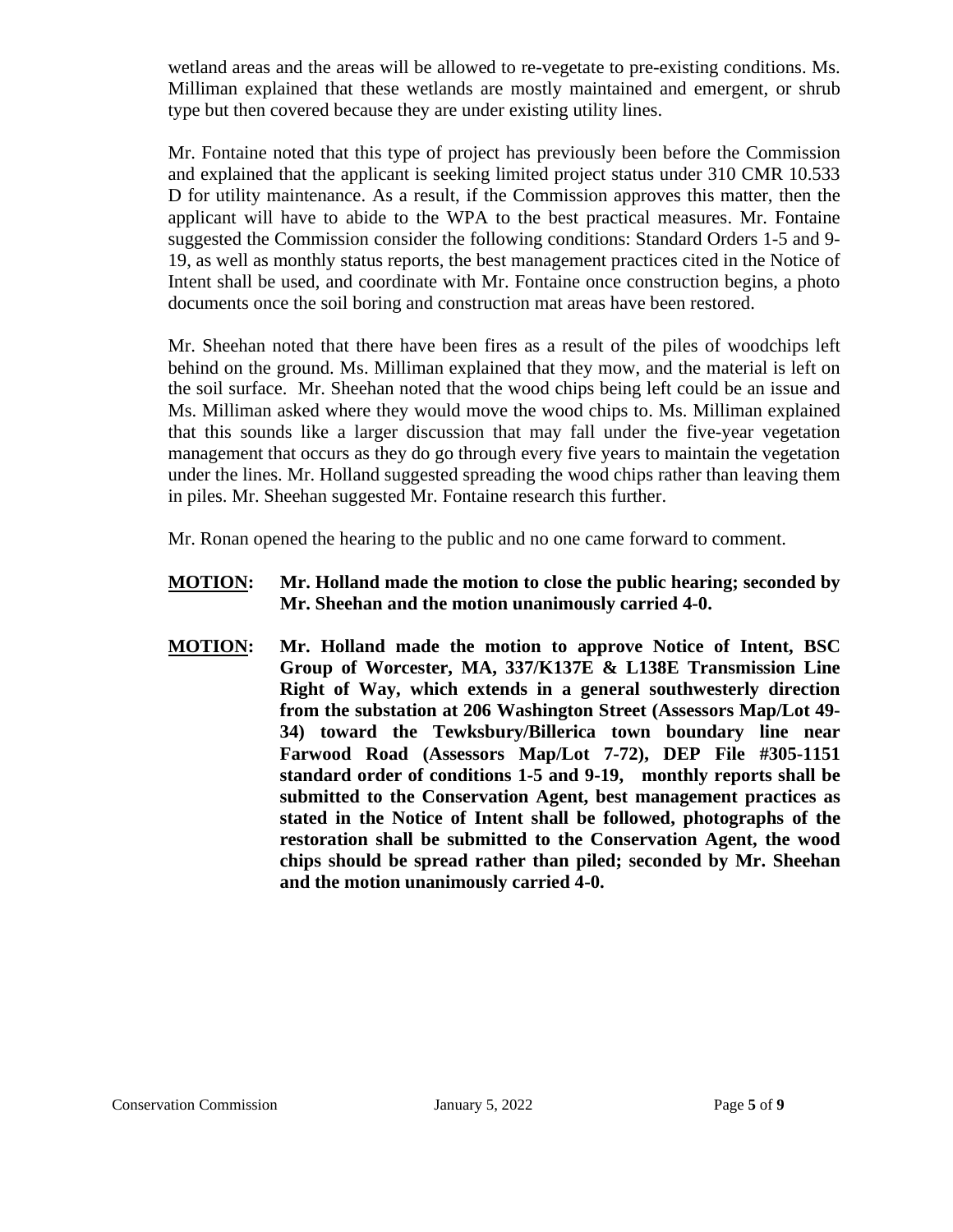## **H) [Public Hearing] Notice of Intent, Vanasse Hangen Brustlin, Inc (VHB) on behalf of the Town of Tewksbury Department of Public Works, Bayberry Lane, Assessor Map 71, DEP File #305-1143. Continued from the October 20, 2021 meeting.**

Present was Kevin Hardiman, Town Engineer.

Mr. Hardiman noted that they are requesting to continue this matter and explained that during the process of the emergency repair they found that the two culverts that they were intending to use for the water bypass during the construction, one had totally collapsed, and the other was partially collapsed. As a result, they had to take a step back to figure out how they will get the stream from one side to the other during construction,

## **MOTION: Mr. Holland made the motion to continue Notice of Intent, Vanasse Hangen Brustlin, Inc (VHB) on behalf of the Town of Tewksbury Department of Public Works, Bayberry Lane, Assessor Map 71, DEP File #305-1143to January 19, 2022 at 6:30 p.m.; seconded by Mr. Sheehan and the motion unanimously carried 4-0.**

## **I) Wetland Protection Funds**

Mr. Fontaine noted that he has nothing for this meeting but will likely have something for the next meeting.

### **Old Business**

There were no items discussed.

## **New Business**

Mr. Fontaine explained that he would like to discuss a regulatory citation that frequently arises, which is a utility exemption in the WPA. Mr. Fontaine noted that there is an exemption for activities being conducted to maintain, repair, or replace, but not to substantially change or enlarge an existing and lawfully located structure or facility used in the service of the public and used to provide electric, gas, water, sewer, telephone, telegraph, and other communication services provided, said work utilizes the best practical measures to avoid or minimize impacts to wetland resource areas outside the footprint of the structure or facility. Mr. Fontaine referenced the section he highlighted on the first page of the Town's bylaw and noted that it appears it was meant to mirror that citation, because it states "maintaining, repairing, or replacing, but not substantially changing or enlarging, existing and lawfully located building or facility using the service of the public to provide electric, gas, water, telephone, or other telecommunication services. Mr. Fontaine noted that "sewer" was omitted from the list of utilities, and, as a result, he would like to discuss with the Commission how they feel he should be interpreting this. Mr. Fontaine explained that he views it as a public utility that would go with water.

Discussion took place on waterline replacement projects and Mr. Fontaine noted that often times the waterline in place is abandoned and a new water line is put in so that the old ones no longer

Conservation Commission January 5, 2022 Page 6 of 9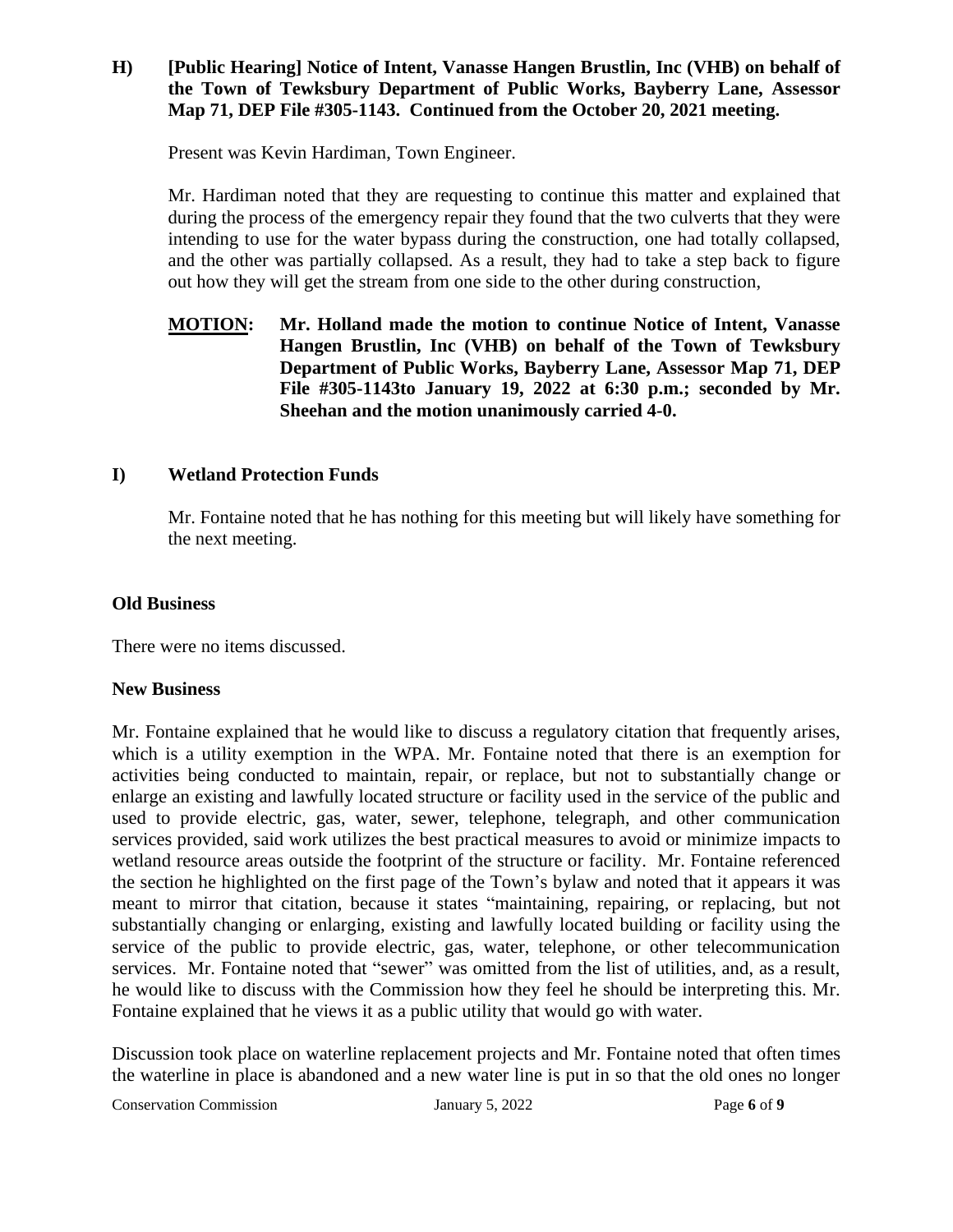working, but it is still there beneath the subsurface. Mr. Fontaine explained technically this could be considered a replacement and would fall under this exemption as well. Mr. Walsh expressed concerns with the old pipes being left behind containing asbestos and Mr. Hardiman explained that this is something they aggressively go after the removal of.

#### **Administrators Report**

There was no Administrators Report provided.

#### **Adjournment.**

**MOTION: Mr. Holland made the motion to adjourn; seconded by Mr. Sheehan and the motion unanimously carried 4-0.**

#### **Approved: April 20, 2022**

## *List of Documents for the 1.5.2022 Meeting can be found in the Community Development Office*

#### **06:30 P.M. Call Meeting to Order Approval of Minutes**

September 15, 2021; October 6, 2021; October 20, 2021; November 3, 2021; November 17, 2021; December 1, 2021; December 15, 2021

**A. Emergency Certification**, Linda Gilligan, 30 Regina S Drive, Assessor Map 109 Lot 6

#### *New Documents*

- 1) Un-ratified Emergency Certification
- 2) Health Department Order
- 3) Site Plans
- **B. Emergency Certification**, Kenneth & Karin Keyser, 12 Highland View Road Assessor Map 23 Lot 47

#### *New Documents*

- 1) Un-ratified Emergency Certification
- 2) Site Plan
- 3) Health Department Order
- **C. Emergency Certification**, Carol Reitano, 119 French Street, Assessor Map 9 Lot 9

#### *New Documents*

- 1) Un-ratified Emergency Certification
- 2) Health Department Order
- 3) Site Plans

#### Conservation Commission January 5, 2022 Page 7 of 9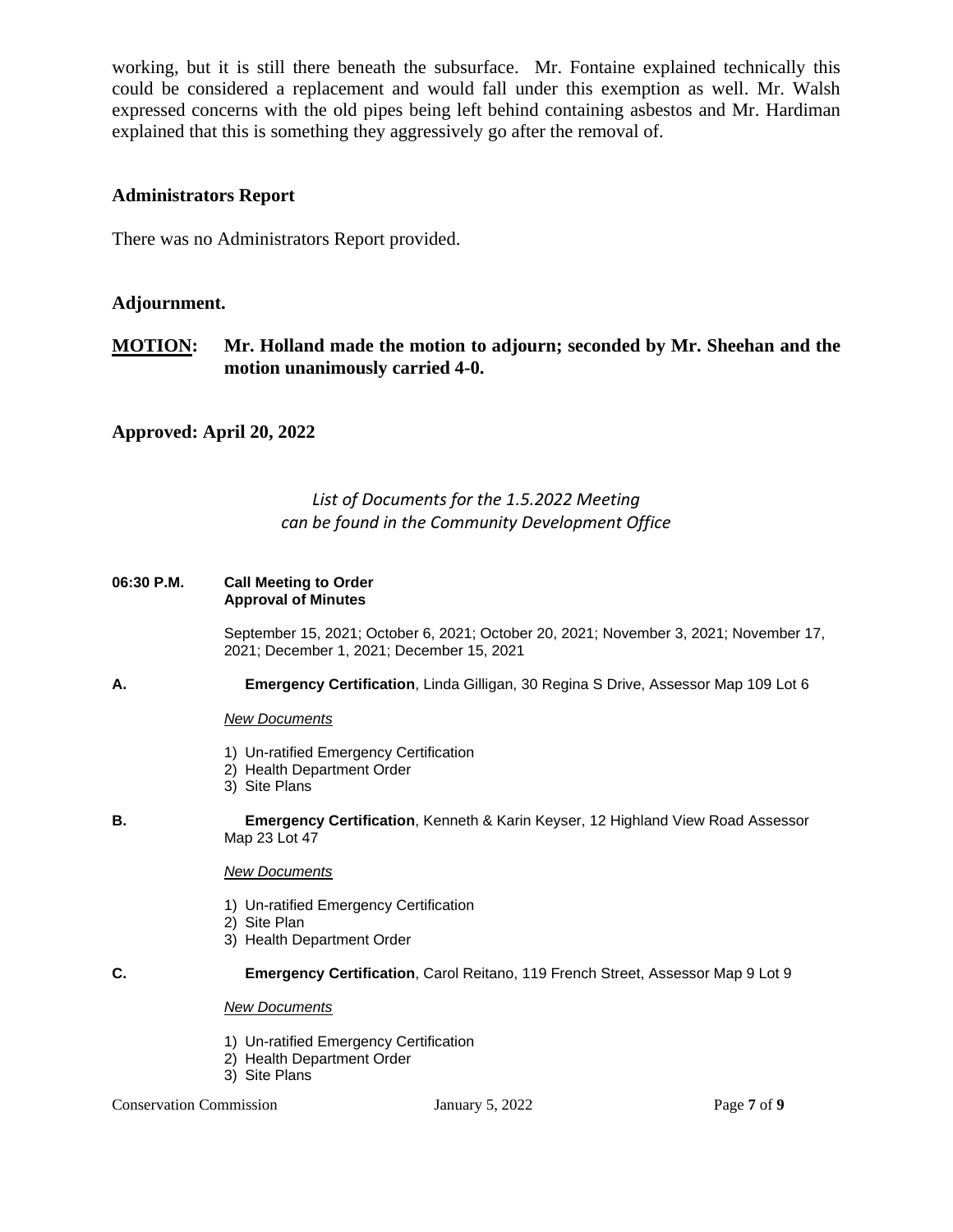#### *New Documents*

- 1) Violation Notice
- 2) Field Notes dated 12/21/2021
- 3) Photo Log

**E.** [Public Hearing] **Restoration Plan**, Hancock Associates of Marlborough, Massachusetts, 1022 South Street, Assessor Map 109 Lot 4. Continued from 12/15/2021 Conservation Commission meeting.

#### *New Documents*

- 1) Application Package:
	- a. Project Narrative
	- b. Enforcement Order
	- c. Figures
	- d. Native Seed Mix Specification
	- e. Abutter Notification Information
	- f. Restoration Site Plan
- 2) Photo Log

**F.** [Public Hearing] **Notice of Intent**, GCG Associates of Wilmington, Massachusetts on behalf of the Town of Tewksbury Department of Public Works, 1475 & 1481 Main Street, Assessor Map/Lot 59-60 & 59-115, respectively. DEP File # 305-1152.

*New Documents*

- 1) Application Package:
	- a. USGS Topographic Map
	- b. Project Summary
	- c. FEMA Flood Map
	- d. NHESP Map
	- e. GIS Wetland Maps
	- f. Stormwater Compliance Information
	- g. Soil Data
	- h. Site Plan(s)
- 

**G.** [Public Hearing] **Notice of Intent**, BSC Group of Worcester, Massachusetts, 337/K137E & L138E Transmission Line Right of Way which extends in a general southwesterly direction from the substation at 205 Washington Street (Assessor Map/Lot 49-34) toward the Tewksbury/Billerica Town boundary near Farwood Road (Assessor Map/Lot 7-72). DEP File # 305-1151.

*New Documents*

- 1) Application Package:
- a. WPA Form 3
- b. Project Narrative
- c. USGS Site Locus Map
- d. Environmental Resources Map
- e. Site Photographs<br>f. Abutter Informatio
- Abutter Information
- g. Submittal Forms for Town of Tewksbury
- h. National Grid Best Management Practices

Conservation Commission January 5, 2022 Page 8 of 9